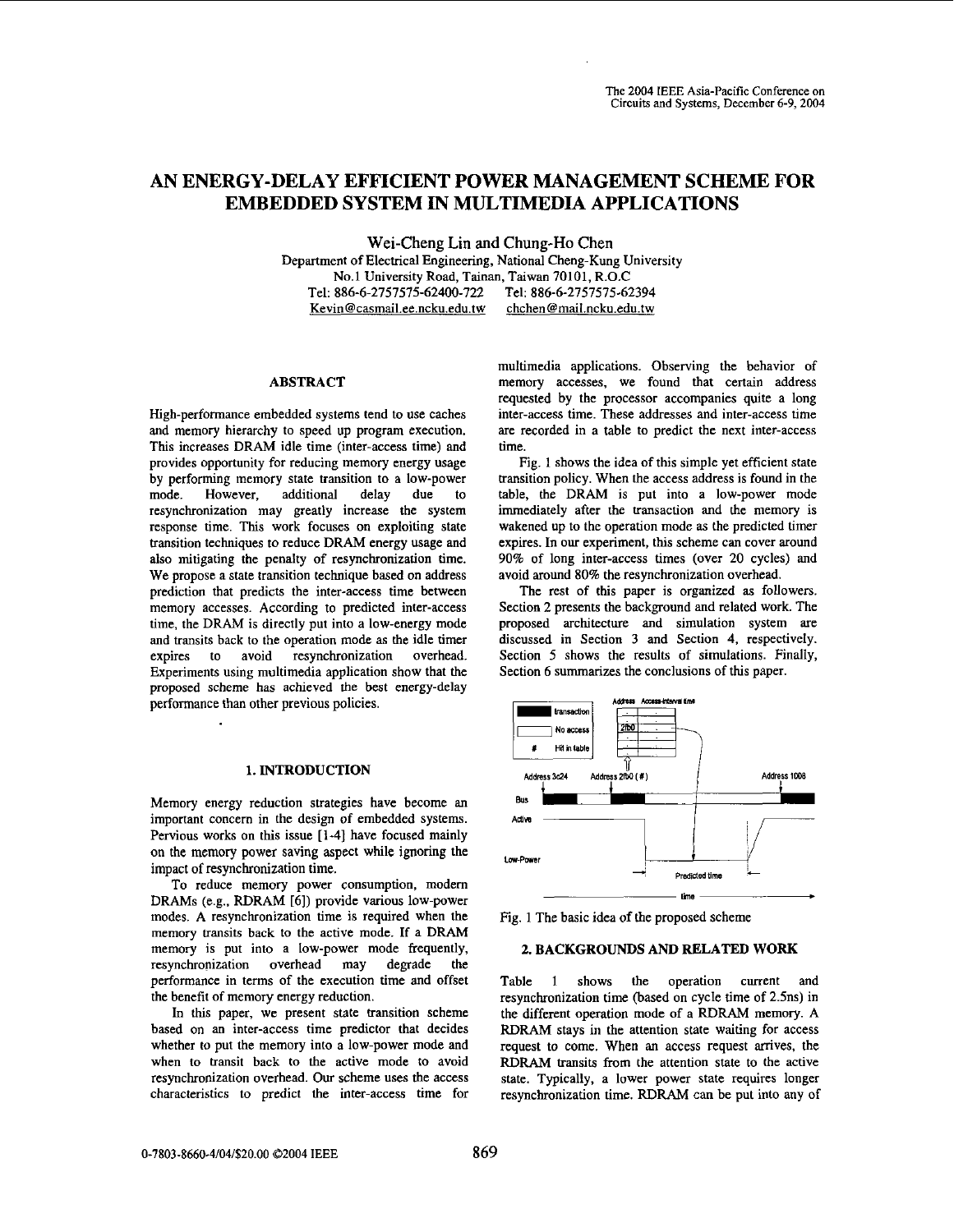<span id="page-1-0"></span>low-power modes (standby, napping or power-down) when it is not servicing a memory request.

Each RDRAM bank can **he** put into a low-power operating mode independently to reduce power consumption. Various power management policies have been proposed for saving energy usage **[I, 2, 41.**  Embedded systems incorporate RDRAM for multimedia applications have been proposed in *[5].* Multimedia applications such as image and audio processing strongly exhibit the principles of spatial and temporal locality. The next access is likely close to the current location (spatial locality) or **is** likely to be needed in the near future (temporal locality).

Table **1.** Example of operating currents and resynchronization time in different operation modes for a RDRAM memory.

| Operating<br>mode | Operating<br>current (mA) | resynchronization<br>time (cycles) |
|-------------------|---------------------------|------------------------------------|
| ACT               | 550                       |                                    |
| ATTN              | 148                       |                                    |
| <b>STBY</b>       | 101                       | 2                                  |
| <b>NAP</b>        | 4.2                       | 30                                 |
| PDN               | 2.8                       | 9000                               |

Consequently, the accesses often locate in the same bank **for** a long duration of time. The bank that currently serves the access is called the active bank and the others are called idle banks. Usually the idle banks are put into a low-power mode. In this work, we focus on reducing the energy wasted during the inter-access time of the active bank.

There are several predictors proposed previously for that we use to compare with our approach. A constant threshold predictor (CTP) transfers states based on a constant number of idle cycles measured **by** statistics **or**  calculations **[I].** An adaptive threshold predictor (ATP) can dynamically adapt the thresholds to avoid miss prediction. A history-based predictor (HBP) estimates the inter-access time based on the previous inter-access time.

# **3. ADDRESS-AWARE PREDICTOR ARCHITECTURE**

The predictor we use is an address-aware predictor *(AAP).* We record a chosen address and the inter-access time associated with this address for memory state transition and inter-access time prediction. The selection criterion is based on if the inter-access time is long enough.

Fig **2** shows the architecture of the AM scheme that is simply a small cache. Each of the entries contains a 32-bit address field, and a IO-bit field for inter-access cycles. The rest includes comparators, a counter, a 32-bit address register, and a subtractor. The operation follows the steps labeled in Fig **2** (The six steps are shown as a circled number.) The counter starts counting right after each **bus** transaction is completed.

Step **1:** When a new access request arrives on the address bus, the counter is read. This value is the inter-access time between the previous access and this incoming access. Note that at this moment, the address register still holds **the** address of the previous access.

Step **2:** The value of the counter is compared to a threshold value (M) to determine whether the inter-access time is long enough to be stored in the table. If the inter-access time is smaller than the threshold value, updating table in Step 3 is ignored.

Step 3: The previous address and the inter-access time are written into the table.

Step **4:** Then the current address is written into the address register and the counter starts counting right after the bus transaction is completed. Note that the counter holds the maximum value when the inter-access time exceeds the maximum counter value.

Step 5: The content of the address register is compared with the addresses stored in the table. Assume that a match occurs, which signals the memory controller to put the active bank into a low power mode.

Step 6: The inter-access time stored in hit entry is subtracted by a value N in order to wake up the idle bank in advance to avoid resynchronization overhead.



Fig. **2** The architecture of the address-aware predictor scheme

#### **4. SIMULATION SYSTEM**

We have designed **an** RDRAM controller that operates in close page policy with the proposed scheme *(AAP).* [Fig](#page-2-0) **[3](#page-2-0)** shows the simulation system.that contains an **ARM9**  RISC CPU as the host processor, **AHB** bus, RCU (RDRAM Control Unit), RAC (Ramhus ASIC Cell) and, RDRAM devices. The processor, AHB bus, RCU and AAP are all written in Verilog RTL code while the RAC and RDRAM devices are written in Verilog behavior-level.

The proposed scheme was simulated by running the benchmark programs on a RISC processor. We use three multimedia benchmarks (JPEG encoder, MPEG layer-2 audio decoder, and MP3 decoder).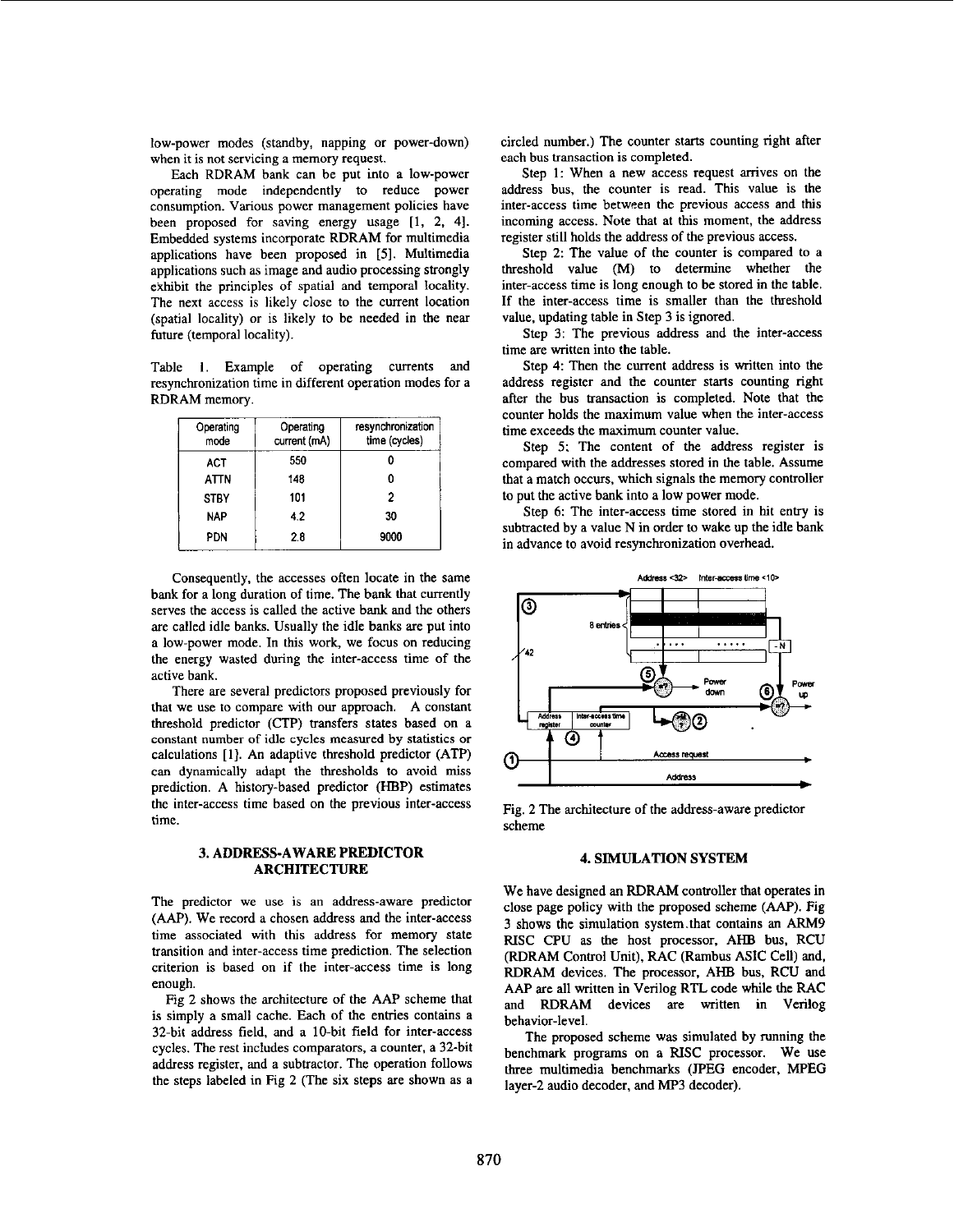<span id="page-2-0"></span>

Fig. 3 The simulation system

The specification of the system used in the simulation is listed **as** follows:

- The RlSC processor operates in **200MHz** clock rate.
- *0* The CPU includes an **8KB** instruction cache arranged as a 64-way set-associative cache.
- *0* 'The CPU includes an **8KB** data cache arranged as a 64-way set-associative cache and a write buffer that can hold up to16 words of data and **four** separate addresses.
- **32MB RDRAM** organized **as 4** hanks. *0*
- The value **M** is set to **20** and the value N is also set to 20.
- The table size is 8 entries. *0*

# **5. RESULT OF SIMULATION**

The schemes evaluated include close page policy (CP), constant threshold predictor (CTP). adaptive threshold predictor **(ATP),** address-aware predictor *(AAP),* and aggressive power-down policy (APP). The CP always closes the active row after an access and holds in the attention mode. APP also uses the close page policy and immediately transits to the napping mode after completing the access for maximum power saving.

Fig. **4** shows the comparisons of energy consumption among the schemes investigated. The energy consumed by the CP is used as a base. Not surprisingly, the APP scheme. consumes the less energy. Fig. 5 compares the program execution time among the standard scheme (CP) and the improved schemes (CTP, **ATP,** HBP. AAP and APP).

Compared with the baseline memory model (CP), the *AAP* scheme reduces energy consumption by 15% and increases execution time by only **3.3%.** The CTP and the **ATP** predictor achieve the same degree of energy consumption. The **HPB** is too simple to predict the inter-access time correctly, that results in poor performance in energy saving.

With respect to the execution time, the increased delay of the *AAP* is smaller than the other power-aware state transition policies since it can avoid around 80% of resynchronization time. The **APP** reduces the memory energy consumption by 25%. It performs much better than the others in energy saving because the APP enters the power saving mode immediately. However, this reduction in memory energy is at the expense of increasing the execution time by **22.6%.** 

Fig. 6 shows the reduced energy divided by the additional delay. Because the additional delay of *AAP* is

very small, it has the best energy-delay performance than the other policies evaluated.

#### **6. CONCLUSION**

In this paper, we propose an effective DRAM power management scheme **(AAP)** that predicts inter-access time according to the access characteristics in cache-based embedded systems for multimedia applications. The scheme reduces the **DRAM** energy usage and mitigates the penalty of resynchronization time. We show that the proposed scheme has achieved the best energy-delay performance than other previous policies.

## **ACKNOWLEDGMENTS**

The work in this paper is in part supported by the National Science Council, Taiwan **ROC,** under NSC **92-2220-E-006-006.** 



Fig. **4** Comparison of energy consumption using different predictors



Fig. *5* Comparison of program execution time using different predictors